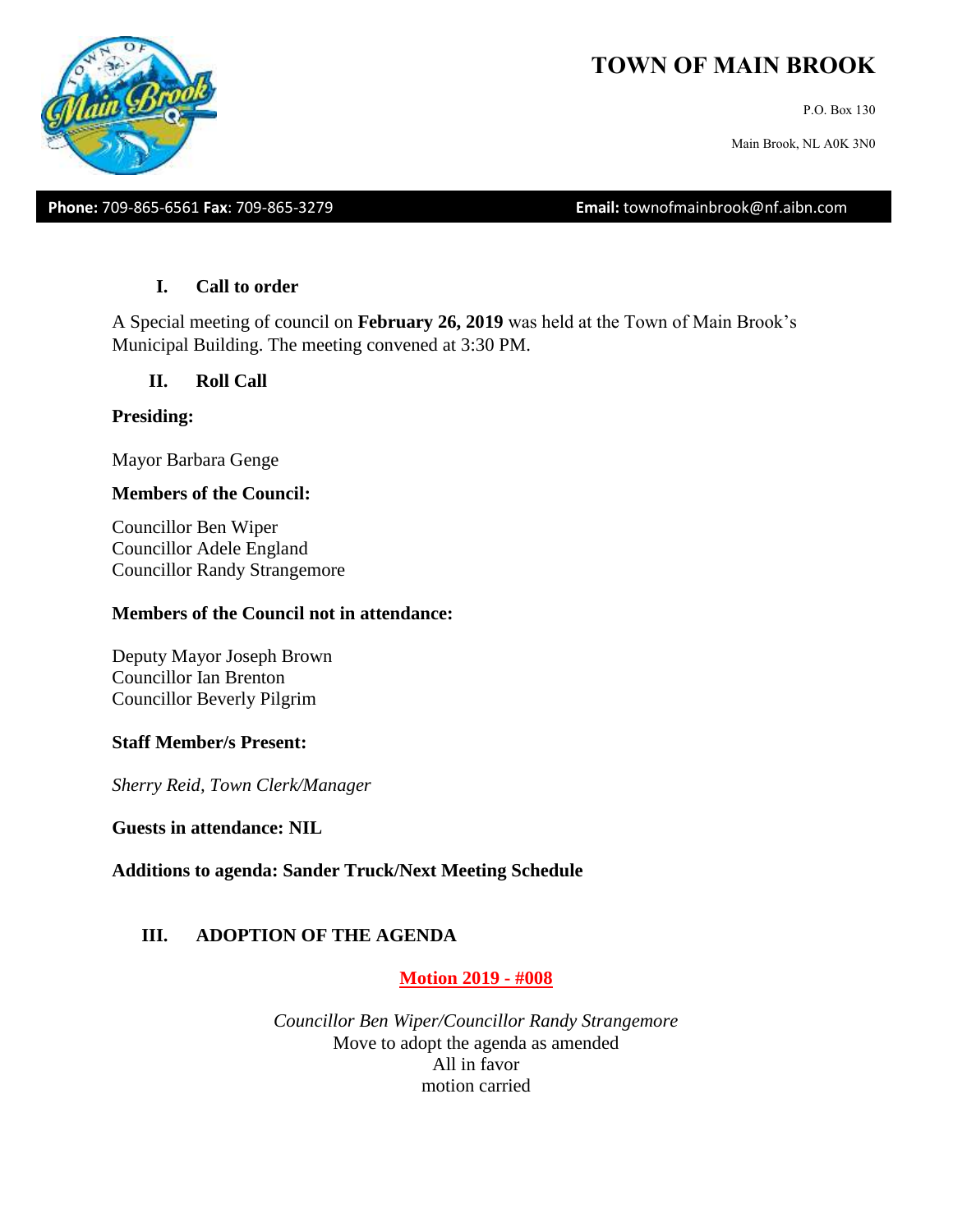**Gas Tax Allocations:** Clerk Reid presented council members with the Federal Gas Tax allocations agreement.

### **Motion 2019 - #109**

#### **Councillor Adele England/Councillor Ben Wiper**

Be it resolved that the Town Council of Main Brook approve the funding allocations for 2019 – 2024 totalling **\$94,092.00** under the Federal Gas Tax Funding.

> All in Favor Motion Carried

**United Way – Council discussed ideas for funding through the United Way foundation. It was decided to apply for funding through this organization**

### **Motion 2019 - #110**

**(Mayor Vacates Chair) Mayor Barb Genge/Councillor Adele England** Moved to apply for a project through the United Way Organization All in favor Motion Carried

**2019 JCP Funding – A new call for applications has been announced. Councillor Wiper questioned if there were any ideas for eligible projects that the town could apply for. Some suggestions were put on the table and discussions took place for the best options. The deadline for submissions is the end of July 2019. It was suggested by M. Genge that we apply early if possible.** 

#### **Motion 2019 - #111**

**(Mayor Vacates Chair) Mayor Barb Genge/Councillor Adele England** Moved to apply for a JCP Project for the Town of Main Brook All in favor Motion Carried

**Age Friendly Application –** This project was presented to the table. No decisions were made until the next regular meeting. Deadline for submission is March 8, 2019

**RANLab** – C. Wiper spoke about the benefits this project will have on the communities future economic development. Cost for each group (community) will be \$937.50. This will leverage the \$22,500 from ACOA to complete the RAnLab work. C. Wiper also suggested this be noted in the next newsletter.